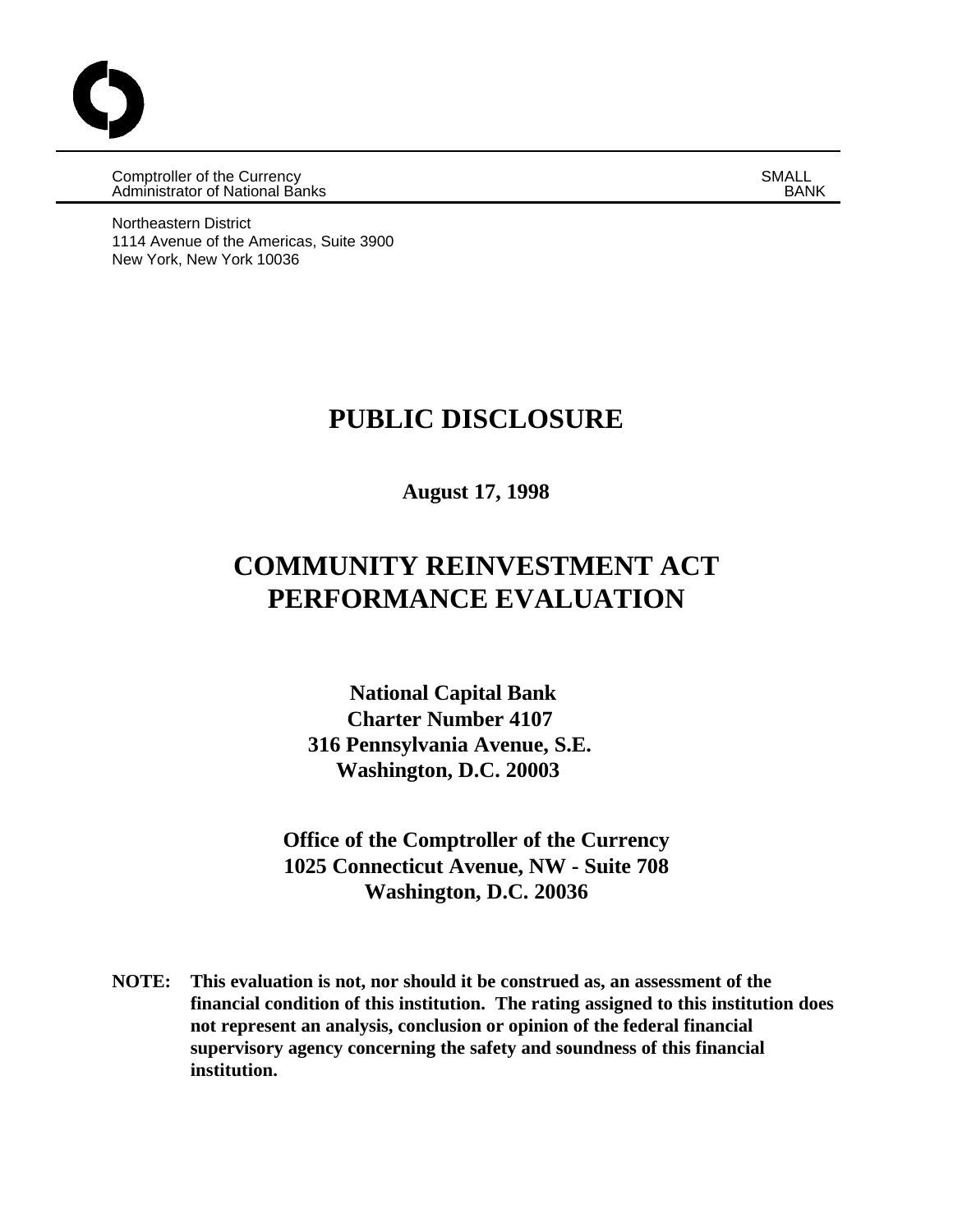### **GENERAL INFORMATION**

*The Community Reinvestment Act (CRA) requires each federal financial supervisory agency to use its authority when examining financial institutions subject to its supervision, to assess the institution's record of meeting the credit needs of its entire community, including low- and moderate-income neighborhoods, consistent with safe and sound operation of the institution. Upon conclusion of such examination, the agency must prepare a written evaluation of the institution's record of meeting the credit needs of its community.* 

*This document is an evaluation of the Community Reinvestment Act (CRA) performance of National Capital Bank prepared by the Office of the Comptroller of the Currency, the institution's supervisory agency, as of August 17, 1998. The agency rates the CRA performance of an institution consistent with the provisions set forth in Appendix A to 12 CFR Part 25.*

#### **INSTITUTION'S CRA RATING:** This institution is rated **"SATISFACTORY"**.

The primary factors supporting the bank's overall rating include:

- o The loan-to-deposit ratio averaged 65% for the period under review compared to 66% for similiarly situated financial institutions.
- o The assessment area contains 85% of the number and 93% of the dollar amount of 1997 loan originations, reflecting a strong record of lending in the assessment area.
- o The distribution of borrowers reflects a reasonable penetration among individuals of different income levels. Additionally, the bank has a a strong record of lending to small businesses.
- o The geographic distribution of loans reflects reasonable dispersion throughout the assessment area, with 24% of the number of 1997 residential real estate loans in low- and moderate income census tracts.
- o The distribution of borrowers reflects a reasonable penetration among individuals of different income levels. Additionally, the bank has a a strong record of lending to small businesses.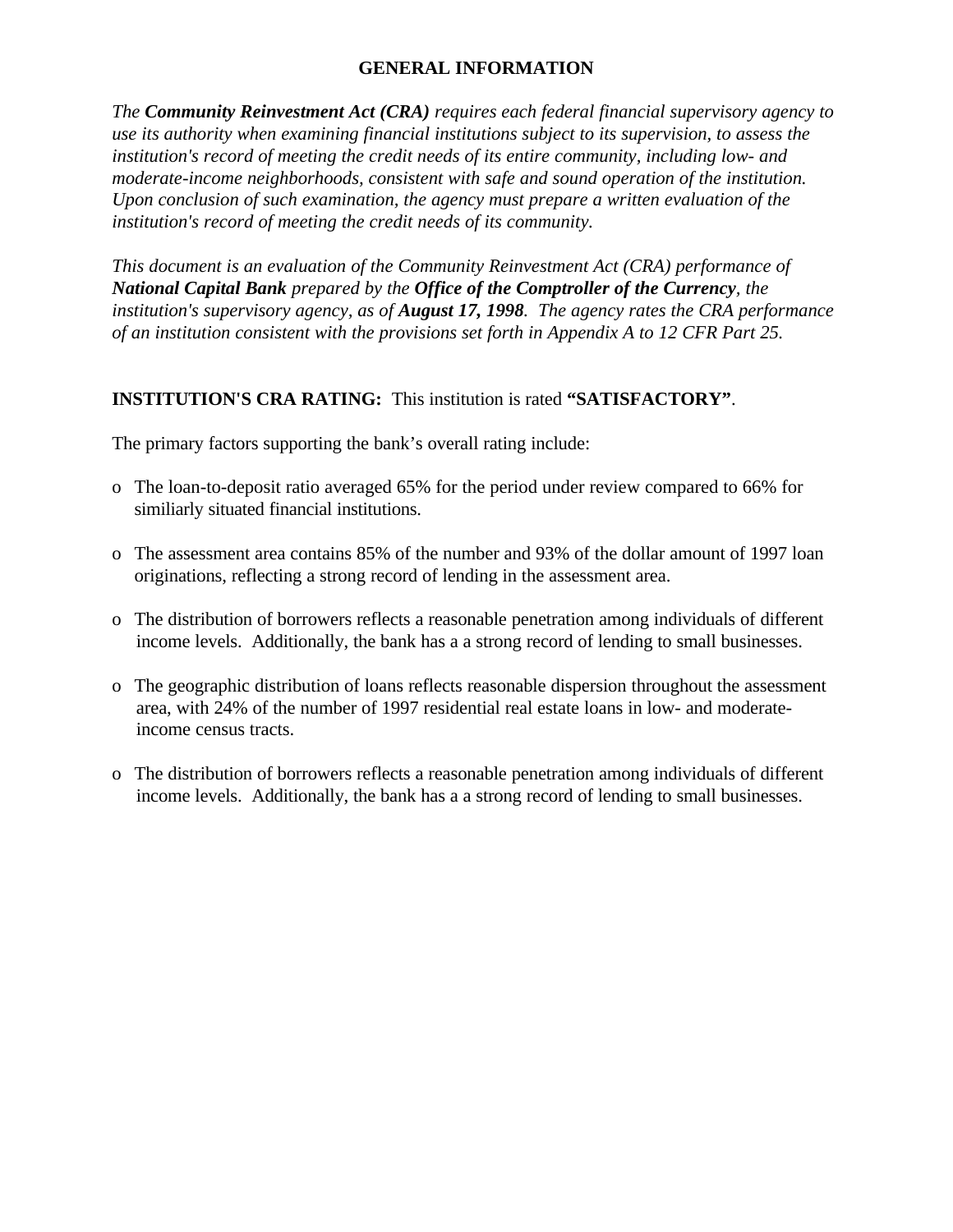*The following table indicates the performance level of National Capital Bank with respect to each of the five performance criteria.*

| <b>SMALL</b><br><b>INSTITUTION</b><br><b>ASSESSMENT</b><br><b>CRITERIA</b>                                         | NATIONAL CAPITAL BANK<br>PERFORMANCE LEVELS                                     |                                                                               |                                                                                          |  |
|--------------------------------------------------------------------------------------------------------------------|---------------------------------------------------------------------------------|-------------------------------------------------------------------------------|------------------------------------------------------------------------------------------|--|
|                                                                                                                    | <b>Exceeds</b><br><b>Standards</b><br>for<br>Satisfactory<br><b>Performance</b> | <b>Meets</b><br><b>Standards</b><br>for<br>Satisfactory<br><b>Performance</b> | Does not<br>meet<br><b>Standards</b><br>for<br><b>Satisfactory</b><br><b>Performance</b> |  |
| Loan to Deposit<br>Ratio                                                                                           |                                                                                 | X                                                                             |                                                                                          |  |
| Lending in<br>Assessment Area                                                                                      | X                                                                               |                                                                               |                                                                                          |  |
| Lending to<br>Borrowers of<br><b>Different</b><br>Incomes and to<br><b>Businesses</b> of<br><b>Different Sizes</b> |                                                                                 | X                                                                             |                                                                                          |  |
| Geographic<br>Distribution of<br>Loans                                                                             |                                                                                 | X                                                                             |                                                                                          |  |
| Response to<br>Complaints                                                                                          | N <sub>o</sub><br>complaints                                                    | were received<br>since                                                        | the prior<br>examination.                                                                |  |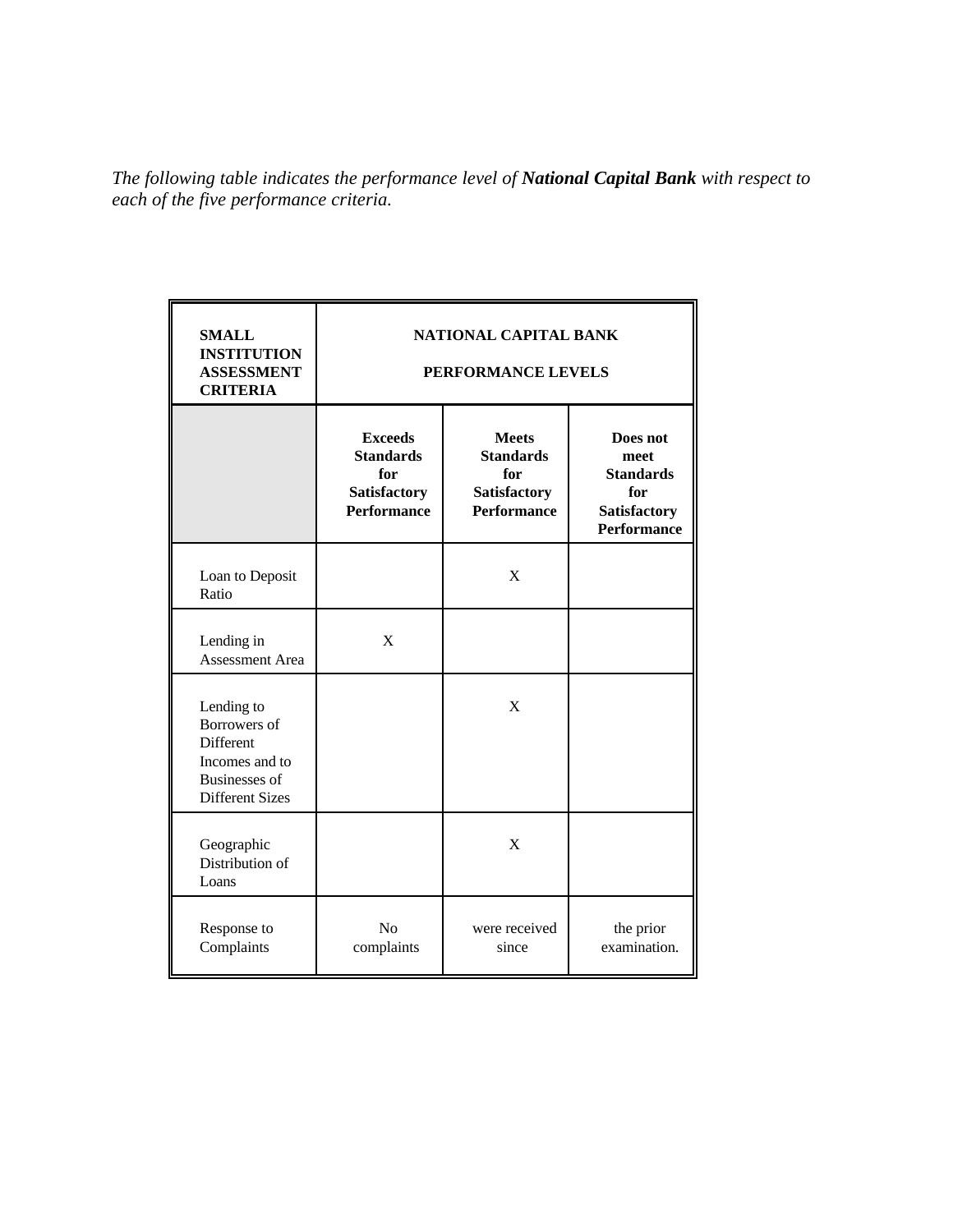## **DESCRIPTION OF INSTITUTION**

National Capital Bank (NCB) is headquartered near the U.S. Capitol in the District of Columbia (D.C.). It was established in 1889 and is a family controlled institution. As of June 30, 1998, total assets were \$130 million, gross loans were \$69 million, and total deposits were \$106 million. NCB is well positioned to help meet the credit needs of its assessment area. As a percentage of gross loans, 48% are residential mortgage loans, 40% are commercial and commercial real estate loans, and 12% are consumer loans. The bank offers a full range of loan and deposit services.

NCB serves the community from its headquarters location on Pennsylvania Avenue in D.C. and one branch location in Friendship Heights, D.C. The main office and branch are full service and offer convenient hours to accomodate the needs of customers. In addition, both the main office and branch recently installed 24 hour ATMs and a cash dispensing ATM is located in the historic Eastern Market on Capitol Hill.

NCB closed its Highlands, D.C. branch in November 1996 after a robbery attempt resulted in the death of an assistant branch manager. The property, valued at approximately \$600 thousand, was donated to the Foundation for the National Capital Region, which in turn has leased the building to the D.C. Police Department for one dollar a year. At the end of ten years, the City can buy the building or the Foundation can sell it with the income donated to charitable organizations. Recent feedback from the area's D.C. council member indicates that the crime rate has significantly decreased as a result of the additional police presence in the community. This donation was not considered in the assessment of the bank's performance under the CRA, and is provided for informational purposes only.

There is strong competition from other community banks, regional banks, thrifts, and non financial institutions which have many offices in the locality. NCB has no impediments, legal or otherwise, which would hinder their efforts in helping to meet the credit needs of the bank's assessment area.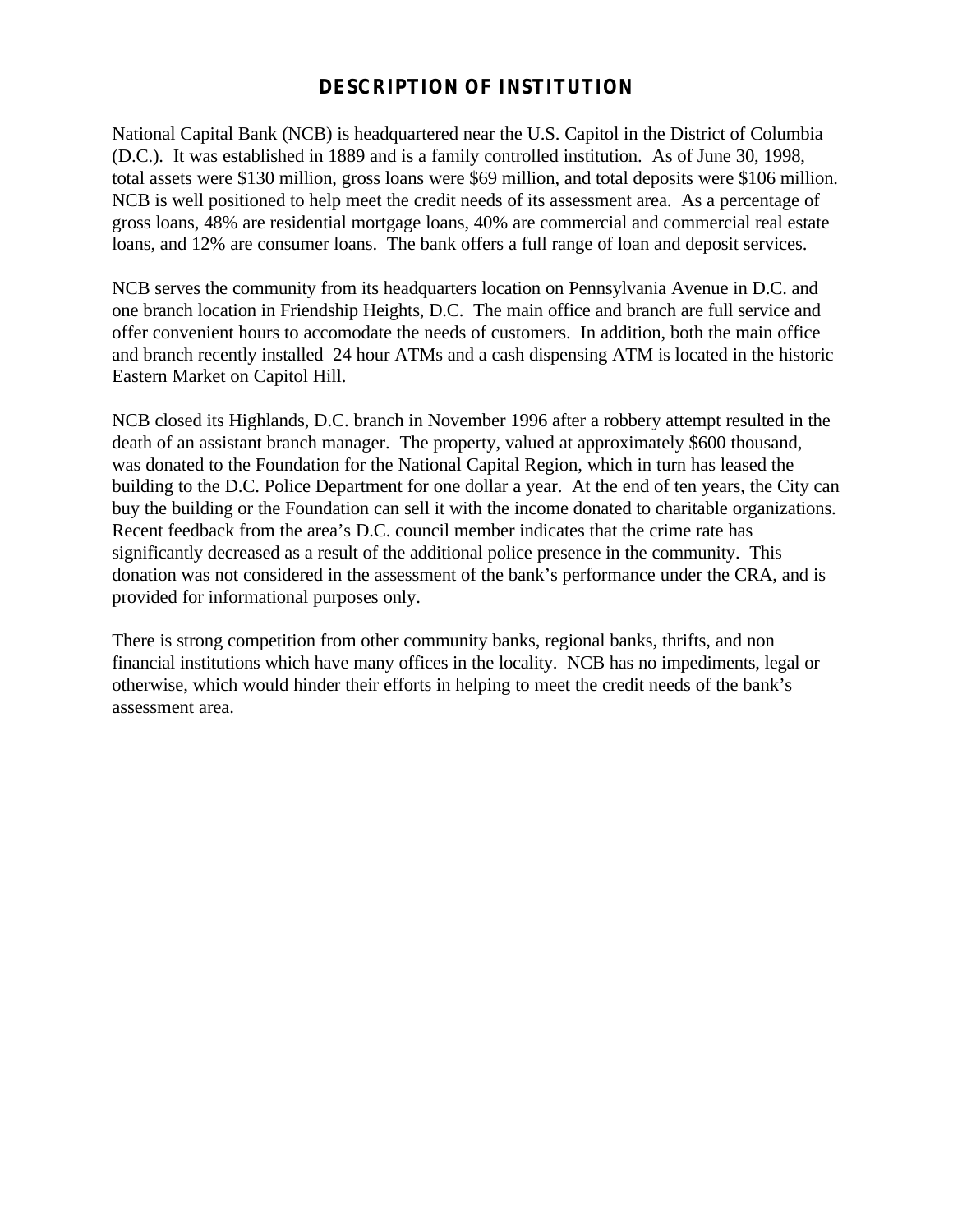## **DESCRIPTION OF ASSESSMENT AREA**

NCB has defined its assessment area as the entire Washington MSA. This includes D.C., the counties of Prince Georges and Montgomery in Maryland and the counties of Arlington and Fairfax in Northern Virginia. The assessment area complies with CRA and does not arbitrarily exclude low- or moderate-income census tracts. Based on 1990 Census information, the area population is approximately 3.2 million with an updated (1995) median family income of \$70,300. The demographics and characteristics of the bank's assessment area reflects:

|                          | <b>Census Tract Characteristics</b> |         | <b>Family Income Characteristics</b> |         |
|--------------------------|-------------------------------------|---------|--------------------------------------|---------|
| <b>Tract Type</b> Number |                                     | Percent | <b>Level of Income</b>               | Percent |
| Low                      | 58                                  | 7%      | Low Income                           | 17%     |
| Moderate                 | 172                                 | 21%     | Moderate Income                      | 17%     |
| Middle                   | 308                                 | 38%     | Middle Income                        | 24%     |
| Upper                    | 228                                 | 28%     | Upper                                | 42%     |
| <b>NA</b>                | 49                                  | 6%      | NA.                                  | 0%      |
| Total                    | 815                                 | 100%    | Total                                | 70%     |

The assessment area is comprised of various government entities, retail/commercial businesses, and single/multifamily housing. The area economy is considered stable. The major employer is the federal government. Management and the Board continue to identify the primary credit needs within the bank's assessment area as small businesses and affordable housing.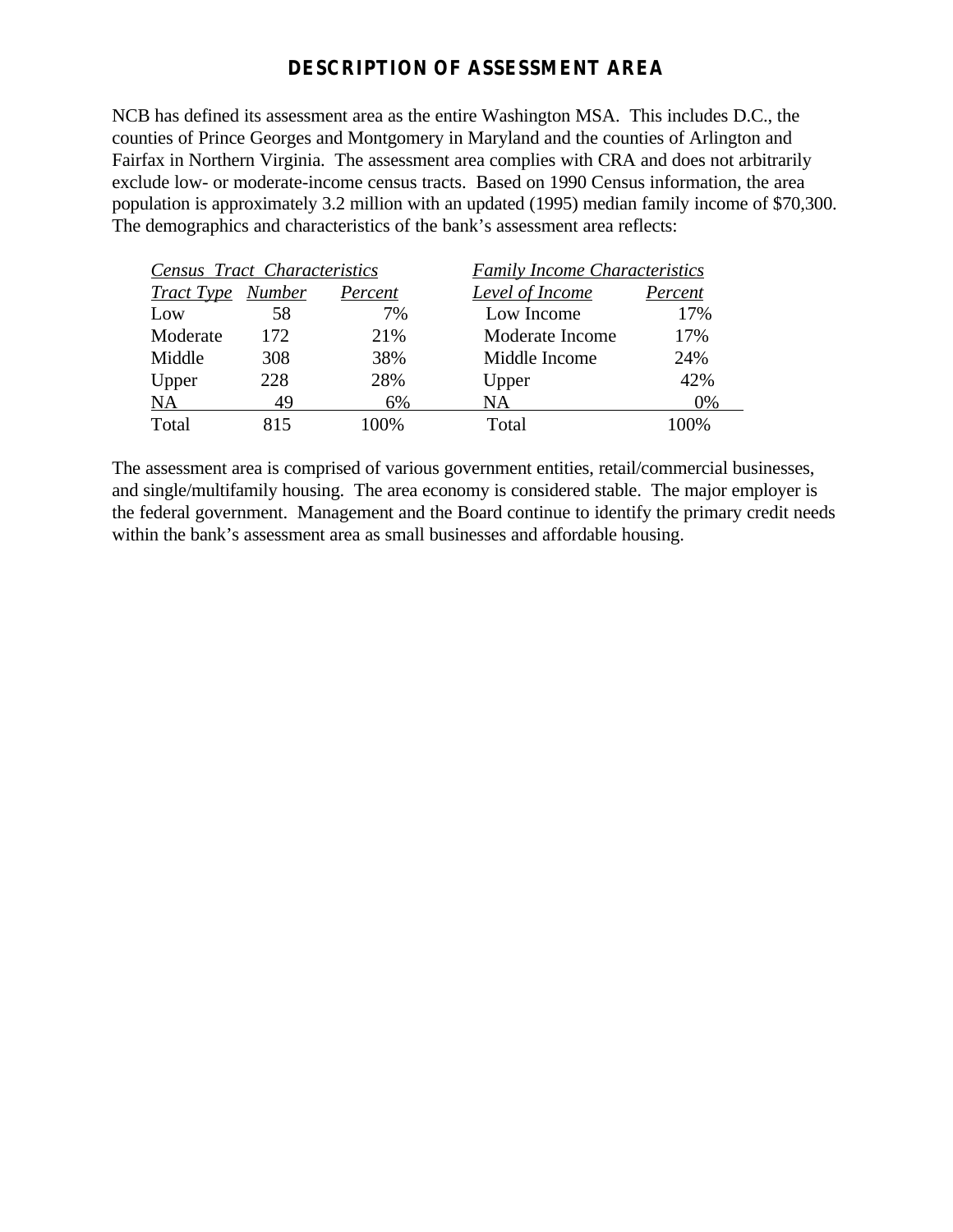## **CONCLUSIONS WITH RESPECT TO PERFORMANCE CRITERIA**

#### **Loan-To-Deposit Ratio**

NCB's loan-to-deposit ratio is reasonable, indicating a commitment in helping to meet the credit needs of the bank's assessment area. We reviewed the recent twelve quarters since the last CRA examination. Our results reflect NCB's loan-to-deposit ratio averaged 65% during this period in comparison to the 66% average during the same interval for similarly situated financial institutions.

#### **Lending In Assessment Area**

A substantial majority of all loan originations are within NCB's assessment area. We tested and relied on management reports. Based on our review of management reports, the assessment area contains 85% of the number and 93% of the dollar amount of 1997 loan originations.

#### **Lending to Borrowers of Different Incomes**

The distribution of borrowers reflects a reasonable penetration among individuals of different income levels. Based on our analysis, 29% of the number of 1997 residential real estate loans were made to low- and moderate- income individuals. These percentages compare reasonably to the family income characteristics noted in the table under *Description of Assessment Area* above.

#### **Lending To Businesses of Different Sizes**

NCB has a strong record of lending to small businesses. We tested and relied on management reports, including the June 30, 1998 Call Report. Based on our sample, 96% of the number of commercial and commercial real estate loans are less than \$1 million in size. Additionally, 75% of the number of commercial and commerical real estate loans were to businesses that have annual revenues of \$1 million or less. The following reflects the distribution of small business loans as of June 30th:

#### *NCB's Commercial Loans To Small Businesses*

| Loan Size        | # of Loans | \$ (000's) |
|------------------|------------|------------|
| Less than \$100M | 23         | 1,090      |
| \$100M - \$250M  | 38         | 8,215      |
| \$250-\$1MM      | 16         | 4,676      |
| Total            | 77         | 13,981     |